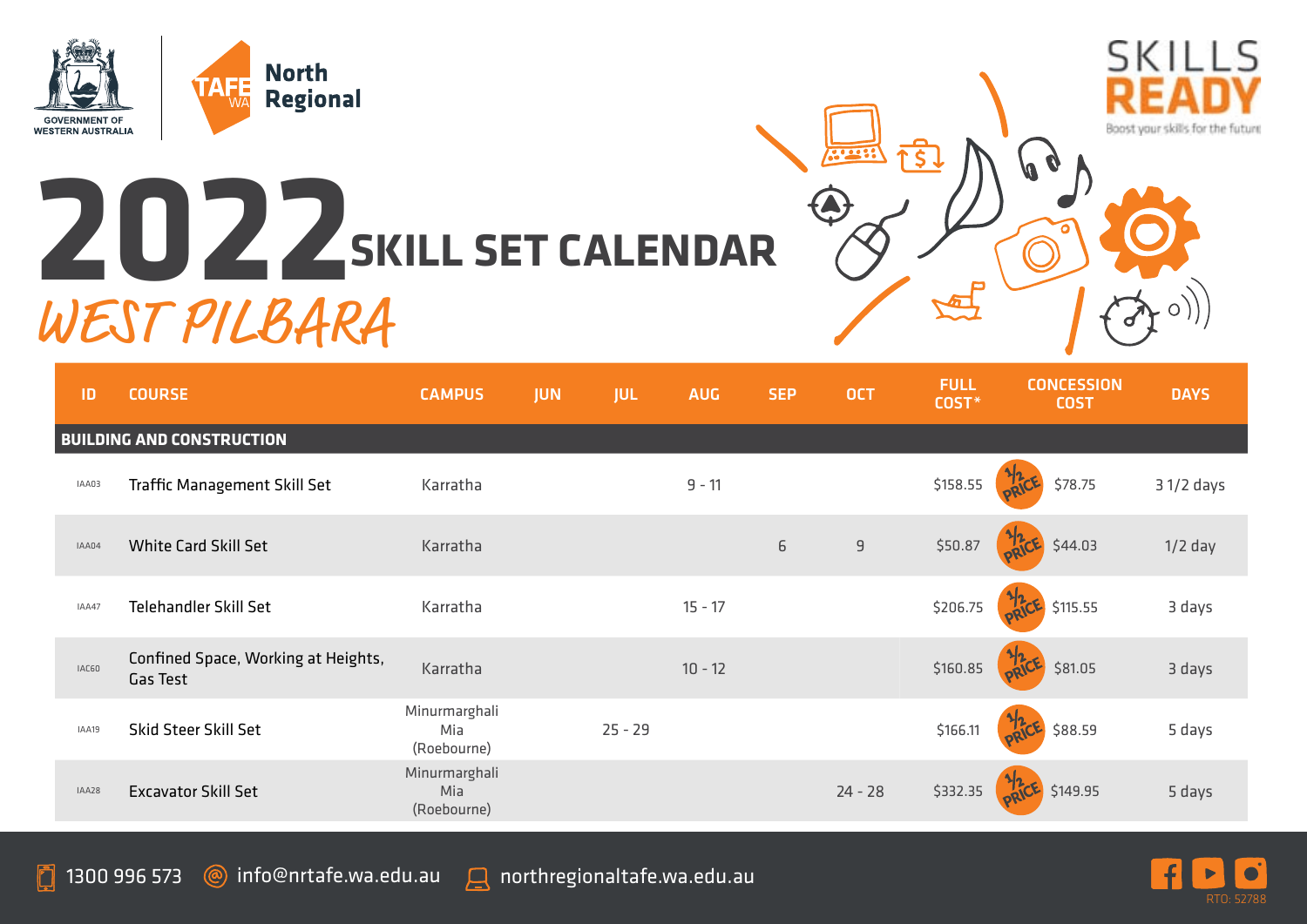| ID                                       | <b>COURSE</b>                                              | <b>CAMPUS</b>                       | <b>JUN</b> | <b>JUL</b> | <b>AUG</b>                                                            | <b>SEP</b> | <b>OCT</b> | <b>FULL</b><br>COST* | <b>CONCESSION</b><br><b>COST</b> | <b>DAYS</b> |  |  |
|------------------------------------------|------------------------------------------------------------|-------------------------------------|------------|------------|-----------------------------------------------------------------------|------------|------------|----------------------|----------------------------------|-------------|--|--|
| AGRICULTURE, ANIMALS AND THE ENVIRONMENT |                                                            |                                     |            |            |                                                                       |            |            |                      |                                  |             |  |  |
| IAA09                                    | <b>Chemical Handling</b>                                   | Karratha                            | $13 - 15$  |            | 30 Aug - 1 Sep                                                        |            | $17 - 19$  | \$265.90             | \$129.10                         | 3 days      |  |  |
| IAA84                                    | <b>Chemical Handling Basics</b>                            | Minurmarghali<br>Mia<br>(Roebourne) |            |            |                                                                       |            |            | \$245.90             | \$120.50                         | 3 days      |  |  |
| IAD50                                    | <b>Boom Spray</b>                                          | Karratha                            |            |            |                                                                       |            | $24 - 28$  | \$234.35             | \$91.85                          | 5 days      |  |  |
| IAD80                                    | Chainsaw                                                   | Karratha                            |            |            |                                                                       |            | $20 - 21$  | \$139.15             | \$53.65                          | 2 days      |  |  |
|                                          |                                                            | Minurmarghali<br>Mia<br>(Roebourne) |            |            |                                                                       |            |            |                      |                                  |             |  |  |
| IAA21                                    | <b>4WD Training</b>                                        | Karratha                            |            | $25 - 26$  |                                                                       |            | $17 - 18$  | \$560                | \$560                            | 2 days      |  |  |
|                                          | <b>BUSINESS AND FINANCE</b>                                |                                     |            |            |                                                                       |            |            |                      |                                  |             |  |  |
| AE150                                    | <b>Operating a Small Business</b>                          | Karratha                            |            |            | Night class - Running Thursday evenings 5 -<br>8pm commencing 24 Feb  |            |            |                      |                                  | 1 Semester  |  |  |
| K2000P                                   | Work Health and Safety<br>Representatives                  | Karratha                            | $20 - 24$  | $25 - 29$  | $15 - 19$                                                             | $12 - 16$  | $17 - 21$  | \$1,400.00           | N/A                              | 5 days      |  |  |
| K2001P                                   | Work Health and Safety<br>Representatives Refresher Course | Karratha                            |            |            | Due to new WHS legislation, Refresher's are currently<br>not on offer |            |            | \$650.00             | N/A                              | 2 days      |  |  |

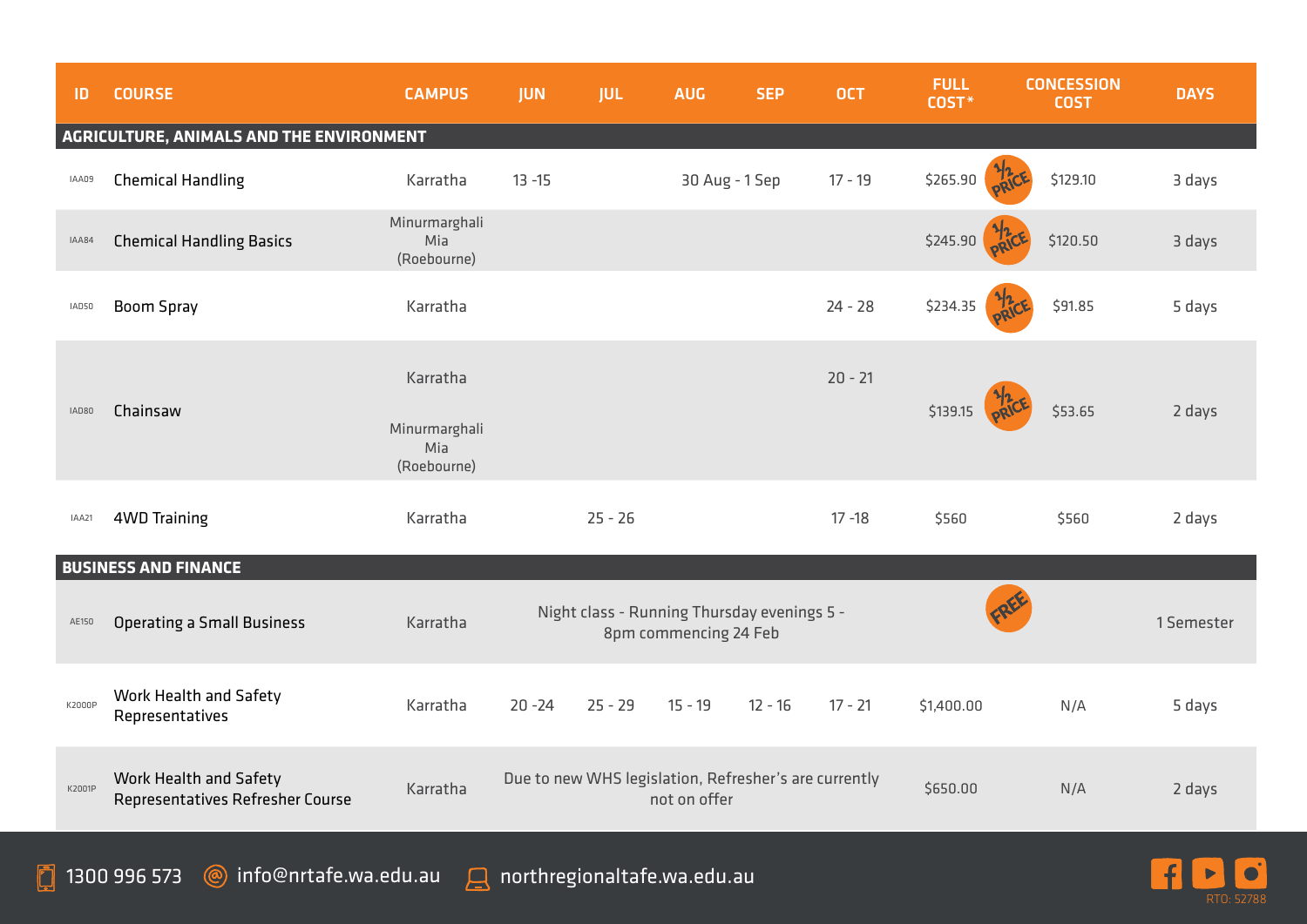| ID     | <b>COURSE</b>                                    | <b>CAMPUS</b> | <b>JUN</b> | <b>JUL</b> | <b>AUG</b>  | <b>SEP</b>                                              | <b>OCT</b> | <b>FULL</b><br>COST* | <b>CONCESSION</b><br><b>COST</b> | <b>DAYS</b> |
|--------|--------------------------------------------------|---------------|------------|------------|-------------|---------------------------------------------------------|------------|----------------------|----------------------------------|-------------|
|        | <b>BUSINESS AND FINANCE</b>                      |               |            |            |             |                                                         |            |                      |                                  |             |
| IAA36  | <b>Excel Introduction</b>                        | Karratha      |            |            |             |                                                         |            | \$102.20             | \$34.00                          | 1 day       |
| IAA40  | <b>Excel Intermediate</b>                        | Karratha      |            |            |             |                                                         |            | \$127.85             | \$42.60                          | 1 day       |
| IAA34  | <b>Excel Advanced</b>                            | Karratha      |            |            |             |                                                         |            | \$111.70             | \$43.30                          | 2 days      |
| IAA35  | Word Introduction                                | Karratha      |            |            |             |                                                         |            | \$204.60             | \$68.20                          | 1 day       |
| IAA39  | Word Intermediate                                | Karratha      |            |            |             |                                                         |            | \$255.80             | \$85.30                          | 1 day       |
|        | <b>HEALTH, BEAUTY AND FITNESS</b>                |               |            |            |             |                                                         |            |                      |                                  |             |
| IAD99  | <b>First Aid and CPR</b>                         | Karratha      | $1 - 2$    |            | $4 - 5$     | $20 - 21$                                               |            | \$66.94              | \$41.86                          | 2 days      |
| K2003P | Mental Health First Aid                          | Karratha      |            |            | $2 - 3$     |                                                         |            | \$305.00             | \$305.00                         | 2 days      |
|        | <b>ENGLISH, LANGUAGES AND FOUNDATION STUDIES</b> |               |            |            |             |                                                         |            |                      |                                  |             |
| IAB26  | Leader in Me Skill Set                           | Karratha      |            |            | your staff. | Contact us if you'd like us to organise this course for |            | \$26.50              | \$26.50                          | 4 days      |